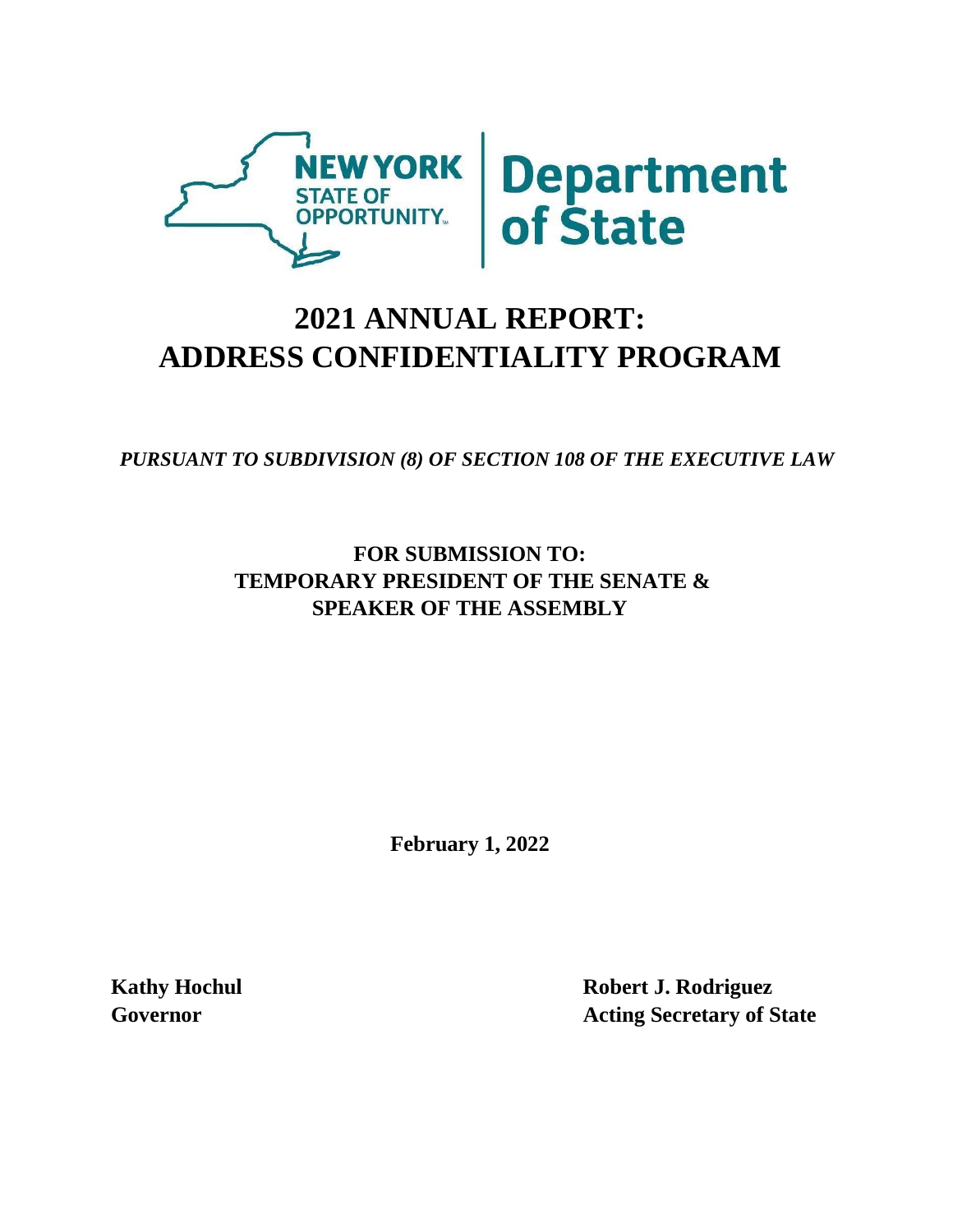## **INTRODUCTION**

The Department of State (the "Department") submits the following report regarding the Address Confidentiality Program (the "Program"), in compliance with subdivision (8) of section 108 of the Executive Law. This report covers the period January 1, 2021 through December 31, 2021.

## **2021 PROGRAM STATISTICS**

The Department received and processed 497 applications in 2021. The Program had a total of 3,189 participants at the end of 2021, down from 3,348 participants at the end of 2020. In 2021, the Program forwarded 34,661 pieces of mail, up from 32,739 pieces of mail in 2020. A breakdown, by county, of these statistics for 2021 is contained in the table below.

| County        | Applications     | Participants   | Pieces of Mail   |
|---------------|------------------|----------------|------------------|
|               | Received         |                | Forwarded        |
| Albany        | 23               | 141            | 2,327            |
| Allegany      | $\overline{0}$   | 8              | 3                |
| <b>Bronx</b>  | 31               | 207            | 989              |
| <b>Broome</b> | 8                | 97             | 1,411            |
| Cattaraugus   | $\overline{2}$   | 12             | 64               |
| Cayuga        | $\overline{0}$   | 11             | $\overline{2}$   |
| Chautauqua    | $\overline{7}$   | 31             | 46               |
| Chemung       | $\overline{2}$   | 14             | 215              |
| Chenango      | $\mathbf{1}$     | $\overline{7}$ | 9                |
| Clinton       | $\theta$         | $\overline{4}$ | 162              |
| Columbia      | $\overline{3}$   | 17             | 117              |
| Cortland      | $\mathbf{1}$     | 6              | 356              |
| Delaware      | $\overline{0}$   | $\overline{2}$ | 13               |
| Dutchess      | 15               | 117            | 570              |
| Erie          | 35               | 133            | 1,183            |
| <b>Essex</b>  | $\overline{2}$   | 8              | 37               |
| Franklin      | $\boldsymbol{0}$ | $\mathbf{1}$   | 41               |
| Fulton        | 10               | 9              | 144              |
| Genesee       | $\overline{2}$   | $\overline{2}$ | $\boldsymbol{0}$ |
| Greene        | $\overline{4}$   | 19             | 296              |
| Hamilton      | $\mathbf{1}$     | $\mathbf{1}$   | 76               |